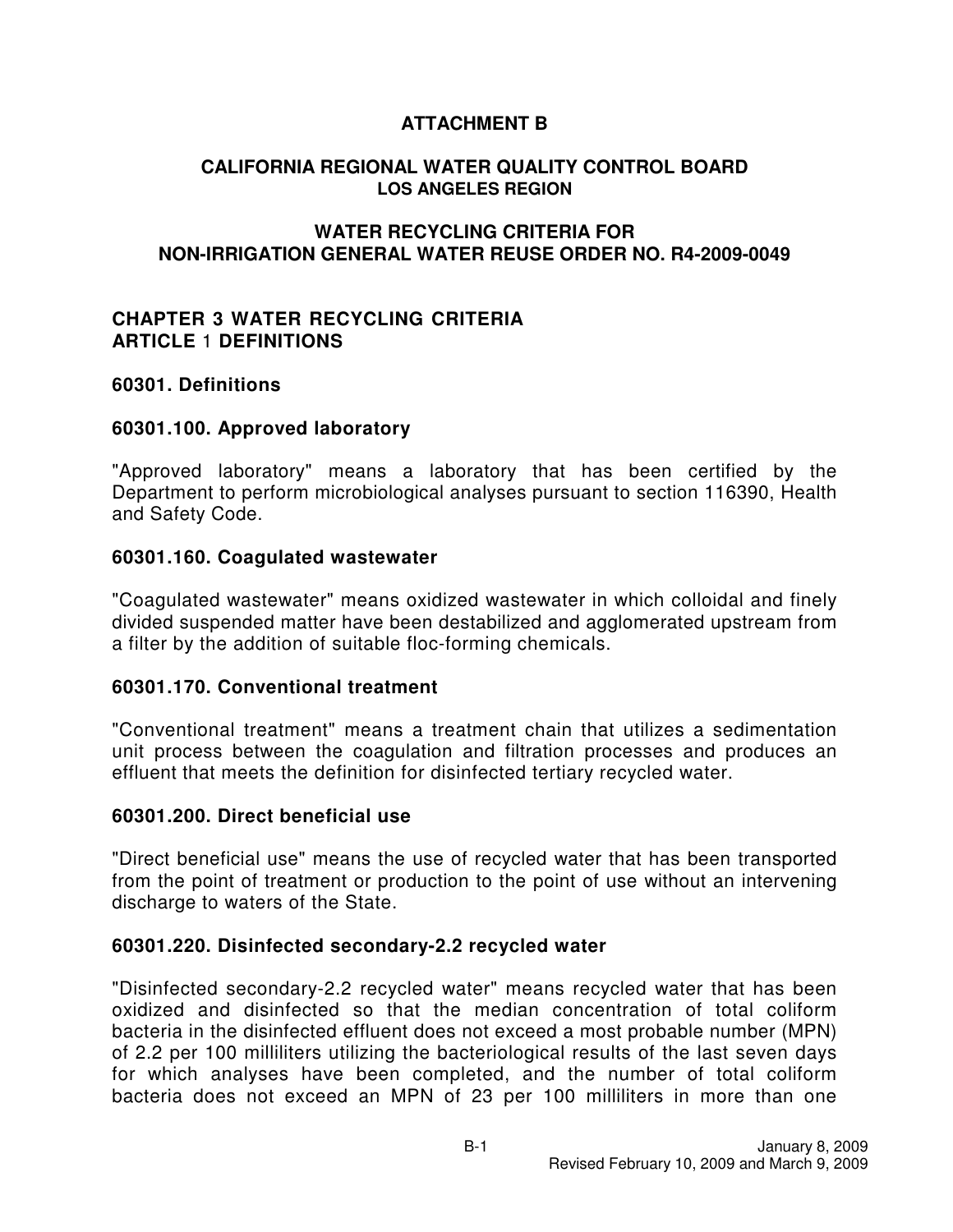sample in any 30 day period.

# **60301.225. Disinfected secondary-23 recycled water**

 "Disinfected secondary-23 recycled water" means recycled water that has been oxidized and disinfected so that the median concentration of total coliform bacteria in the disinfected effluent does not exceed a most probable number (MPN) of 23 per 100 milliliters utilizing the bacteriological results of the last seven days for which analyses. have been completed, and the number of total coliform bacteria does not exceed an MPN of 240 per 100 milliliters in more than one sample in any 30 day period.

# **60301.230. Disinfected tertiary recycled water**

 "Disinfected tertiary recycled water" means a filtered and subsequently disinfected wastewater that meets the following criteria:

- (a) The filtered wastewater has been disinfected by either:
	- (1) A chlorine disinfection process following filtration that provides a CT (the product of total chlorine residual and modal contact time measured at the same point) value of not less than 450 milligram-minutes per liter at all times with a modal contact time of at least 90 minutes, based on peak dry weather design flow; or
	- (2) A disinfection process that, when combined with the filtration process, has been demonstrated to inactivate and/or remove 99.999,percent of the plaque forming units of F-specific bacteriophage MS2, or polio virus in the wastewater. A virus that is at least as resistant to disinfection as polio virus may be used for purposes of the demonstration.
- (b) The median concentration of total coliform bacteria measured in the disinfected effluent does not exceed an MPN of 2.2 per 100 milliliters utilizing the bacteriological results of the last seven days for which analyses have been completed and the number of total coliform bacteria does not exceed an MPN of 23 per 100 milliliters in more than one sample in any 30 day period. No sample shall exceed an MPN of 240 total coliform bacteria per 100 milliliters.

## **60301.240. Drift**

 "Drift" means the water that escapes to the atmosphere as water droplets from a cooling system.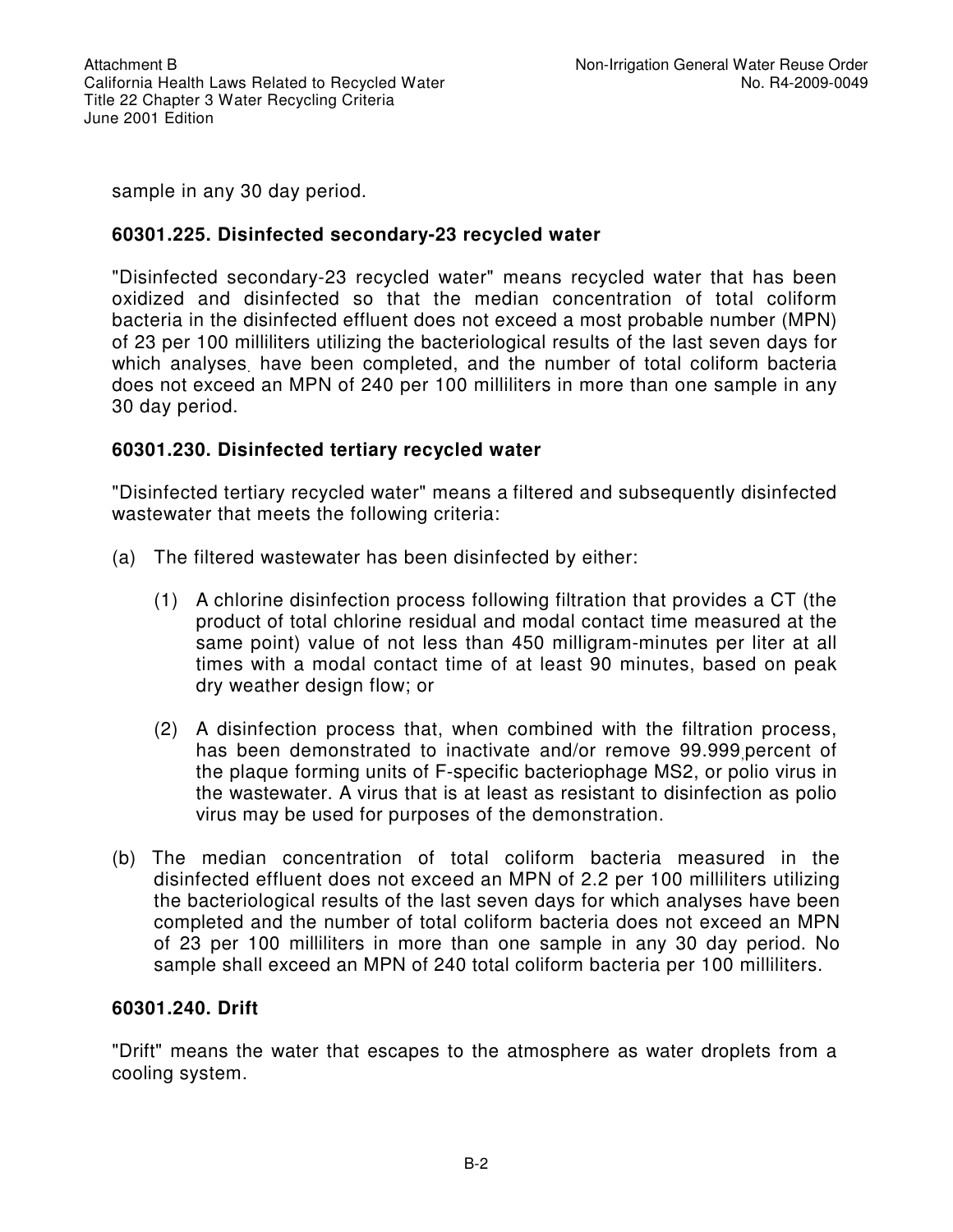## **60301.245. Drift eliminator**

 "Drift eliminator" means a feature of a cooling system that reduces to a minimum the generation of drift from the system.

# **60301.250. Dual plumbed system**

 "Dual plumbed system" or "dual plumbed" means a system that utilizes separate piping systems for recycled water and potable water within a facility and where the recycled water is used for either of the following purposes:

- (a) To serve plumbing outlets (excluding fire suppression systems) within a building or
- (b) Outdoor landscape irrigation<sup>1</sup> at individual residences.

## **60301.300. F-Specific bacteriophage MS-2**

 "F-specific bacteriophage MS-2" means a strain of a specific type of virus that infects coliform bacteria that is traceable to the American Type Culture Collection (ATCC 15597B1) and is grown on lawns of E. coli (ATCC 15597).

# **60301.310. Facility**

 "Facility" means any type of building or structure, or a defined area of specific use that receives water for domestic use from a public water system as defined in section 116275 of the Health and Safety Code.

# **60301.320. Filtered wastewater**

 "Filtered wastewater" means an oxidized wastewater that meets the criteria in subsection (a) or (b):

- (a) Has been coagulated and passed through natural undisturbed soils or a bed of filter media pursuant to the following:
	- (1) At a rate that does not exceed 5 gallons per minute per square foot of surface area in mono, dual or mixed media gravity, upflow or pressure filtration systems, or does not exceed 2 gallons per minute per square foot of surface area in traveling bridge automatic backwash filters; and

 $\overline{a}$  therefore this requirement does not apply to this Order. <sup>1</sup> The Non-Irrigation General Water Reuse Order does not cover landscape irrigation or impoundment,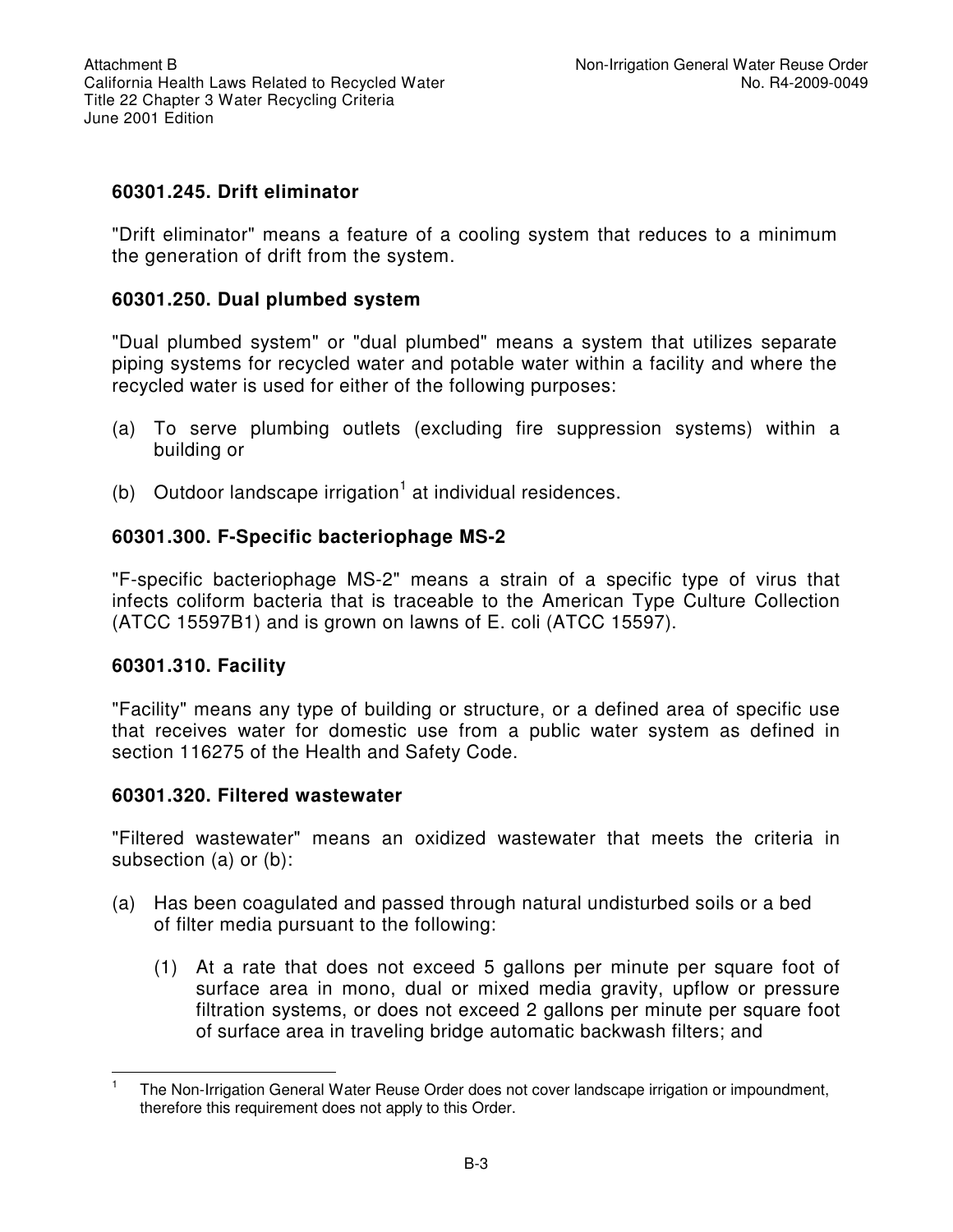- (2) So that the turbidity of the filtered wastewater does not exceed any of the following:
	- (A) An average of 2 NTU within a 24-hour period;
	- (B) 5 NTU more than 5 percent of the time within a 24-hour period; and
	- (C) 10 NTU at any time.
- (b) Has been passed through a microfiltration, ultrafiltration, nanofiltration, or reverse osmosis membrane so that the turbidity of the filtered wastewater does not exceed any of the following:
	- (1) 0.2 NTU more than 5 percent of the time within a 24-hour period; and
	- (2) 0.5 NTU at any time.

# **60301.400. Hose bibb**

 "Hose bibb" means a faucet or similar device to which a common garden hose can be readily attached.

### **60301.600. Modal contact time**

 "Modal contact time" means the amount of time elapsed between the time that a tracer, such as salt or dye, is injected into the influent at the entrance to a chamber and the time that the highest concentration of the tracer is observed in the effluent from the chamber.

### **60301.630. NTU**

 "NTU" (Nephelometric turbidity unit) means a measurement of turbidity as determined by the ratio of the intensity of light scattered by the sample to the intensity of incident light as measured by method 2130 B. in Standard Methods for the Examination of Water and Wastewater, 20th ed.; Eaton, A. D., Clesceri, L. S., and Greenberg, A. E., Eds; American Public Health Association: Washington, DC, 1995; p. 2-8.

### **60301.650. Oxidized wastewater**

 "Oxidized wastewater" means wastewater in which the organic matter has been stabilized, is nonputrescible, and contains dissolved oxygen.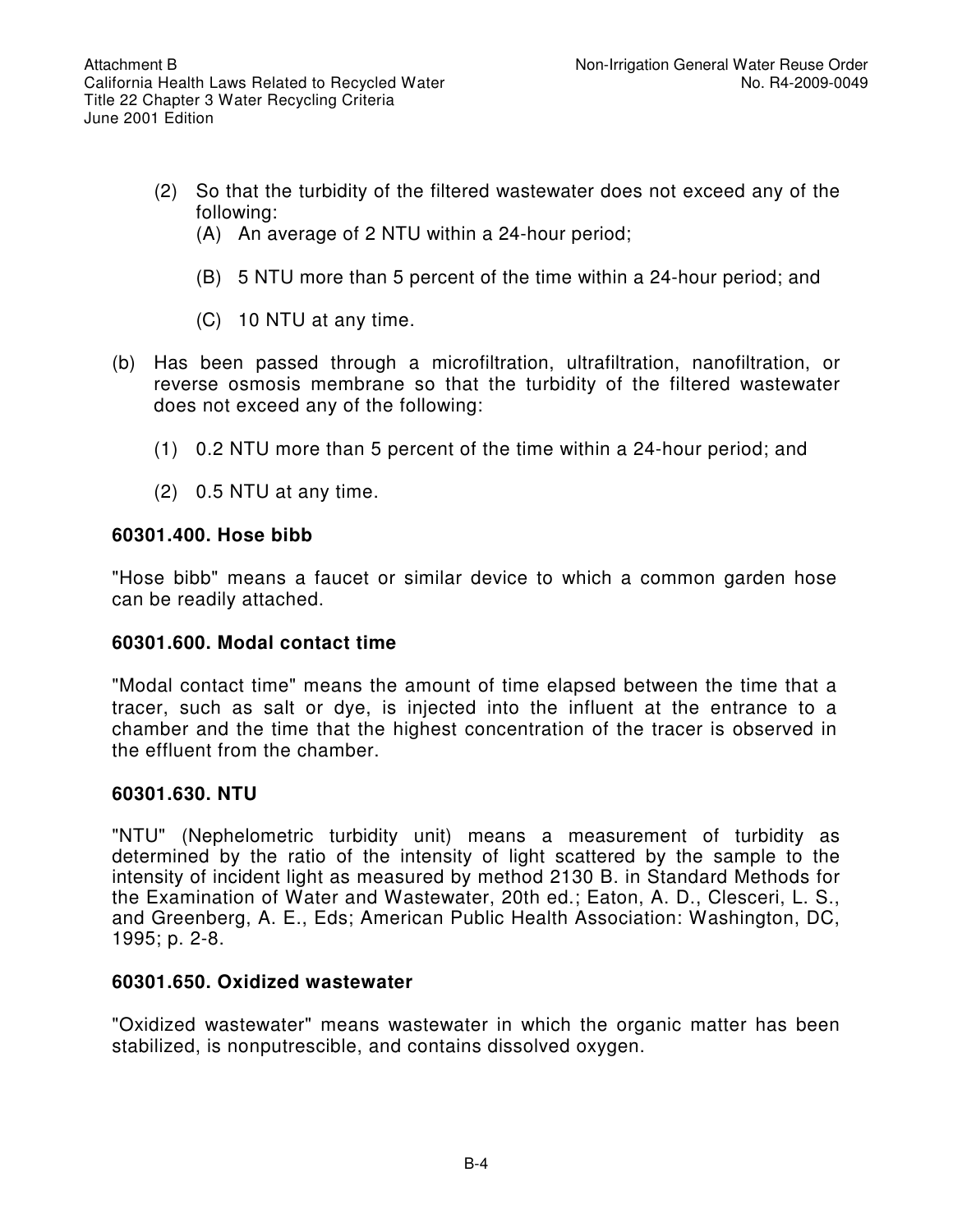# **60301.660. Peak dry weather design flow**

 "Peak Dry Weather Design Flow" means the arithmetic mean of the maximum peak flow rates sustained over some period of time (for example three hours) during the maximum 24-hour dry weather period. Dry weather period is defined as periods of little or no rainfall.

## **60301.700. Recycled water agency**

 "Recycled water agency" means the public water system, or a publicly or privately owned or operated recycled water system, that delivers or proposes to deliver recycled water to a facility.

### **60301.710. Recycling plant**

 "Recycling plant" means an arrangement of devices, structures, equipment, processes and controls which produce recycled water.

### **60301.740. Regulatory agency**

 "Regulatory agency" means the California Regional Water Quality Control Board(s) that have jurisdiction over the recycling plant and use areas.

# **Section 60301.830. Standby unit process**

 "Standby unit process" means an alternate unit process or an equivalent alternative process which is maintained in operable condition and which is capable of providing comparable treatment of the actual flow through the unit for which it is a substitute.

# **60301.900. Undisinfected secondary recycled water**

"Undisinfected secondary recycled water" means oxidized wastewater.

## **60301.920. Use area**

 "Use area" means an area of recycled water use with defined boundaries. A use area may contain one or more facilities.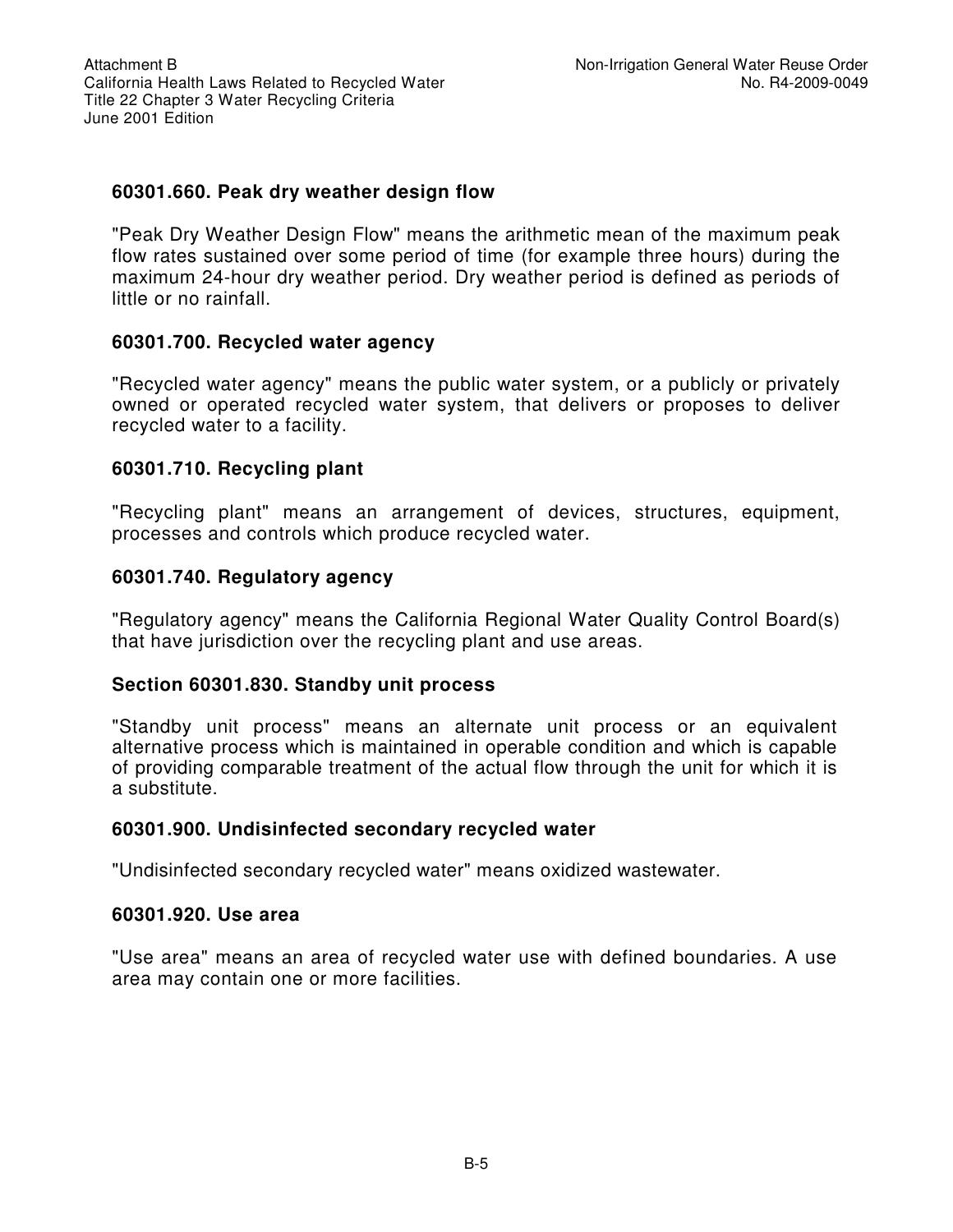# **ARTICLE 2. SOURCES OF RECYCLED WATER.**

### **60302. Source specifications.**

 The requirements in this chapter shall only apply to recycled water from sources that contain domestic waste, in whole or in part.

# **ARTICLE 3. USES OF RECYCLED WATER.**

#### **60303. Exceptions**

 The requirements set forth in this chapter shall not apply to the use of recycled water onsite at a water recycling plant, or wastewater treatment plant, provided access by the public to the area of onsite recycled water use is restricted.

### **60306. Use of recycled water for cooling**

- (a) Recycled water used for industrial or commercial cooling or air conditioning that involves the use of a cooling tower, evaporative condenser, spraying or any mechanism that creates a mist shall be a disinfected tertiary recycled water.
- (b) Use of recycled water for industrial or commercial cooling or air conditioning that does not involve the use of a cooling tower, evaporative condenser, spraying, or any mechanism that creates a mist shall be at least disinfected secondary-23 recycled water.
- (c) Whenever a cooling system, using recycled water in conjunction with an air conditioning facility, utilizes a cooling tower or otherwise creates a mist that could come into contact with employees or members of the public, the cooling system shall comply with the following:
	- (1) A drift eliminator shall be used whenever the cooling system is in operation.
	- recirculating water to minimize the growth of *Legionella* and other micro-(2) A chlorine, or other, biocide shall be used to treat the cooling system organisms.

#### **60307. Use of recycled water for other purposes**

 (a) Recycled water used for the following shall be disinfected tertiary recycled water, except that for filtration being provided pursuant to Section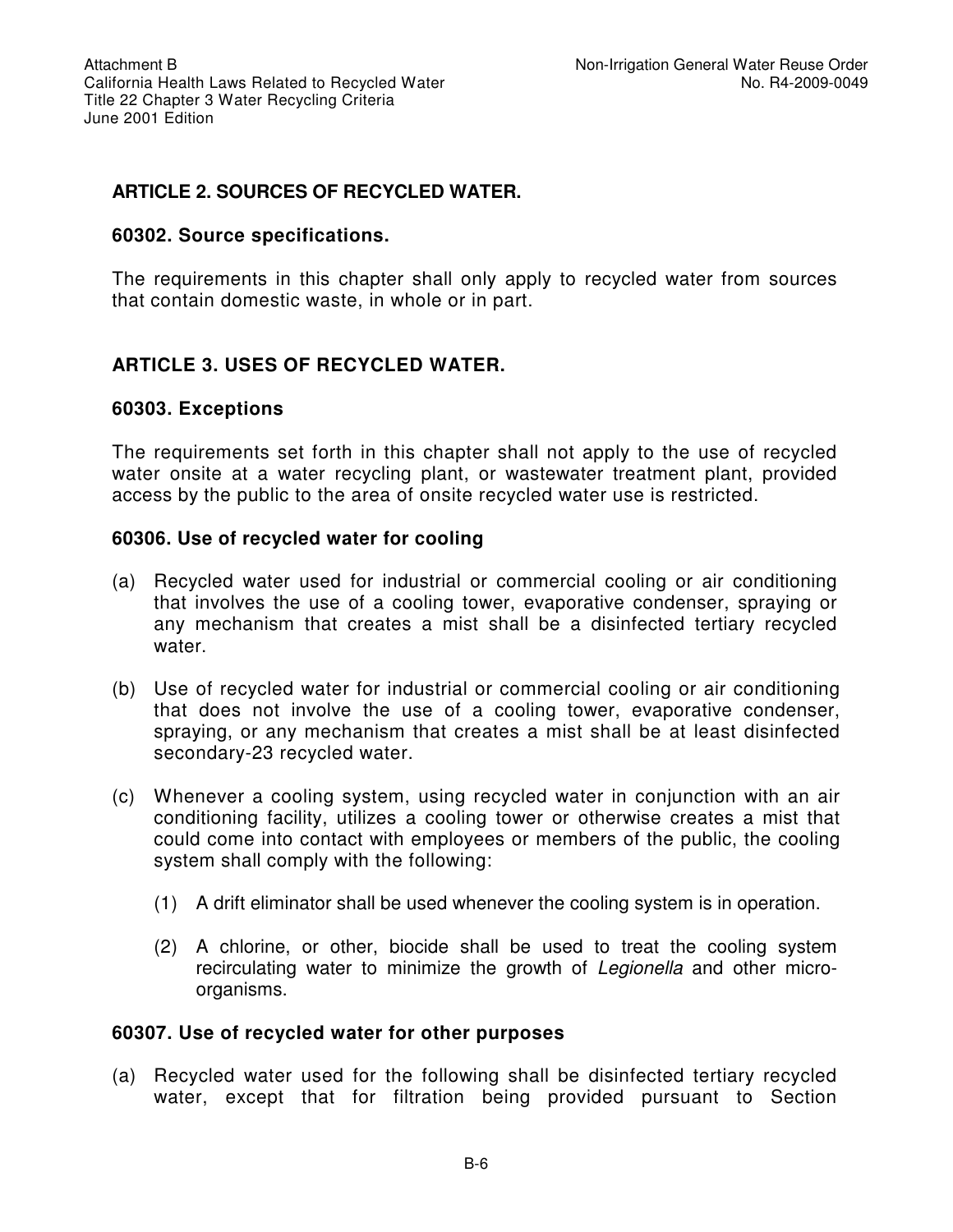60301.320(a) coagulation need not be used as part of the treatment process provided that the filter effluent turbidity does not exceed 2 NTU, the turbidity of the influent to the filters is continuously measured, the influent turbidity does not exceed 5 NTU for more than 15 minutes and never exceeds 10 NTU, and that there is the capability to automatically activate chemical addition or divert the wastewater should the filter influent turbidity exceed 5 NTU for more than 15 minutes:

- (1) Flushing toilets and urinals,
- (2) Priming drain traps,
- (3) Industrial process water that may come into contact with workers, Structural fire fighting,
- (4) Decorative fountains,
- (5) Commercial laundries,
- (6) Consolidation of backfill around potable water pipelines, Artificial snow making for commercial outdoor use, and
- (7) Consolidation of backfill around potable water pipelines,
- (8) Artificial snow making for commercial outdoor use, and
- (9) Commercial car washes, including hand washes if the recycled water is not heated, where the general public is excluded from the washing process.
- (b) Recycled water used for the following uses shall be at least disinfected secondary23 recycled water:
	- (1) Industrial boiler feed,
	- (2) Nonstructural fire fighting,
	- (3) Backfill consolidation around nonpotable piping,
	- (4) Soil compaction,
	- (5) Mixing concrete,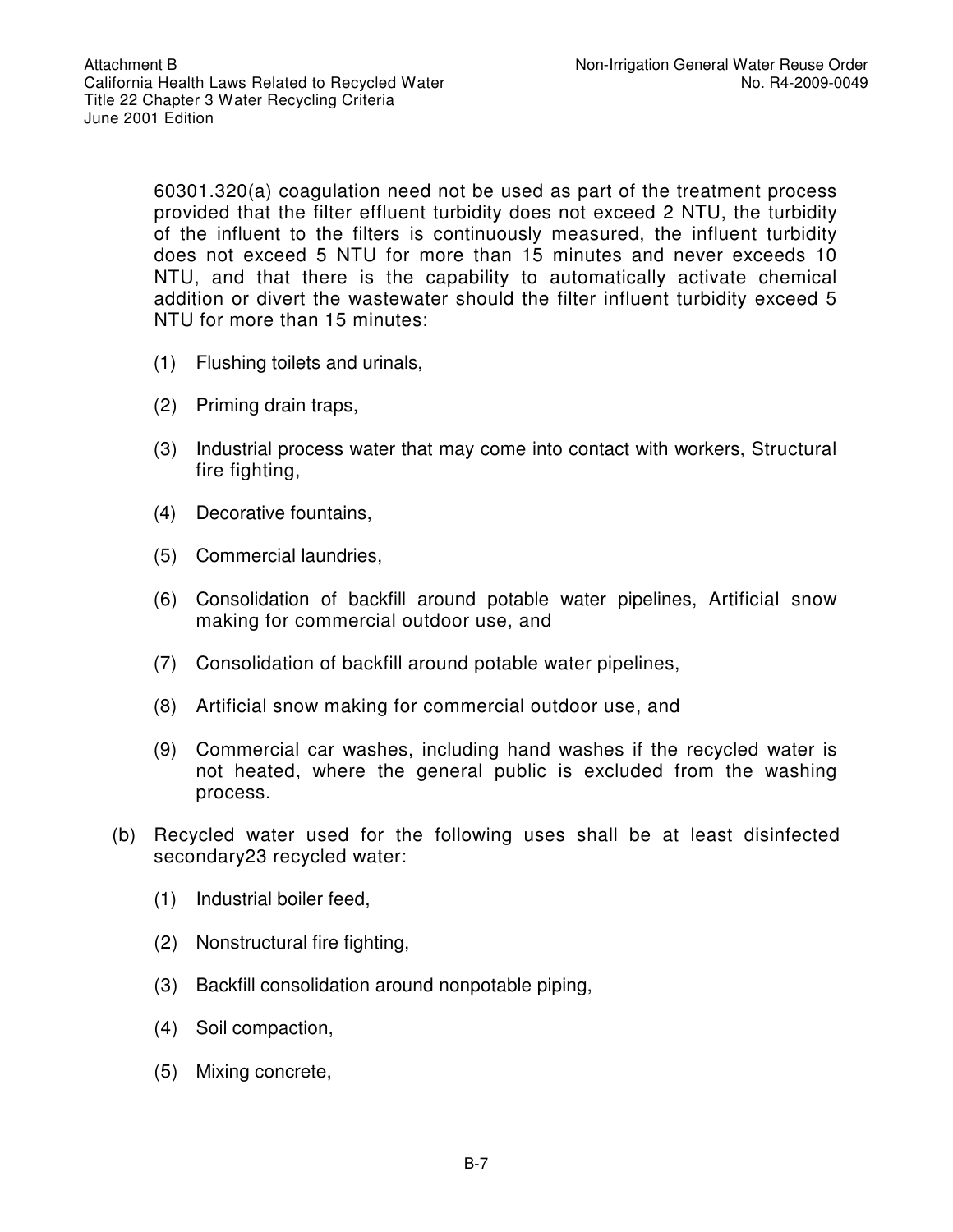- (6) Dust control on roads and streets,
- (7) Cleaning roads, sidewalks and outdoor work areas and
- (8) Industrial process water that will not come into contact with workers.
- (c) Recycled water used for flushing sanitary sewers shall be at least undisinfected secondary recycled water.

# **ARTICLE 4. USE AREA**

#### **REQUIREMENTS.**

#### **REQUIREMENTS. 60310. Use area requirements**

- (a) No irrigation<sup>1</sup> with disinfected tertiary recycled water shall take place within 50 feet of any domestic water supply well unless all of the following conditions have been met:
	- (1) A geological investigation demonstrates that an aquitard exists at the well between the uppermost aquifer being drawn from and the ground surface.
	- (2) The well contains an annular seal that extends from the surface into the aquitard.
	- contact with the wellhead facilities. (3) The well is housed to prevent any recycled water spray from coming into
	- (4) The ground surface immediately around the wellhead is contoured to allow surface water to drain away from the well.
	- (5) The owner of the well approves of the elimination of the buffer zone requirement.
- (b) No impoundment<sup>1</sup> of disinfected tertiary recycled water shall occur within 100 feet of any domestic water supply well.
- $(c)$  disinfected secondary-23 recycled water shall take place within 100 feet of any domestic water supply well. No irrigation<sup>1</sup> with, or impoundment<sup>1</sup> of, disinfected secondary-2.2 or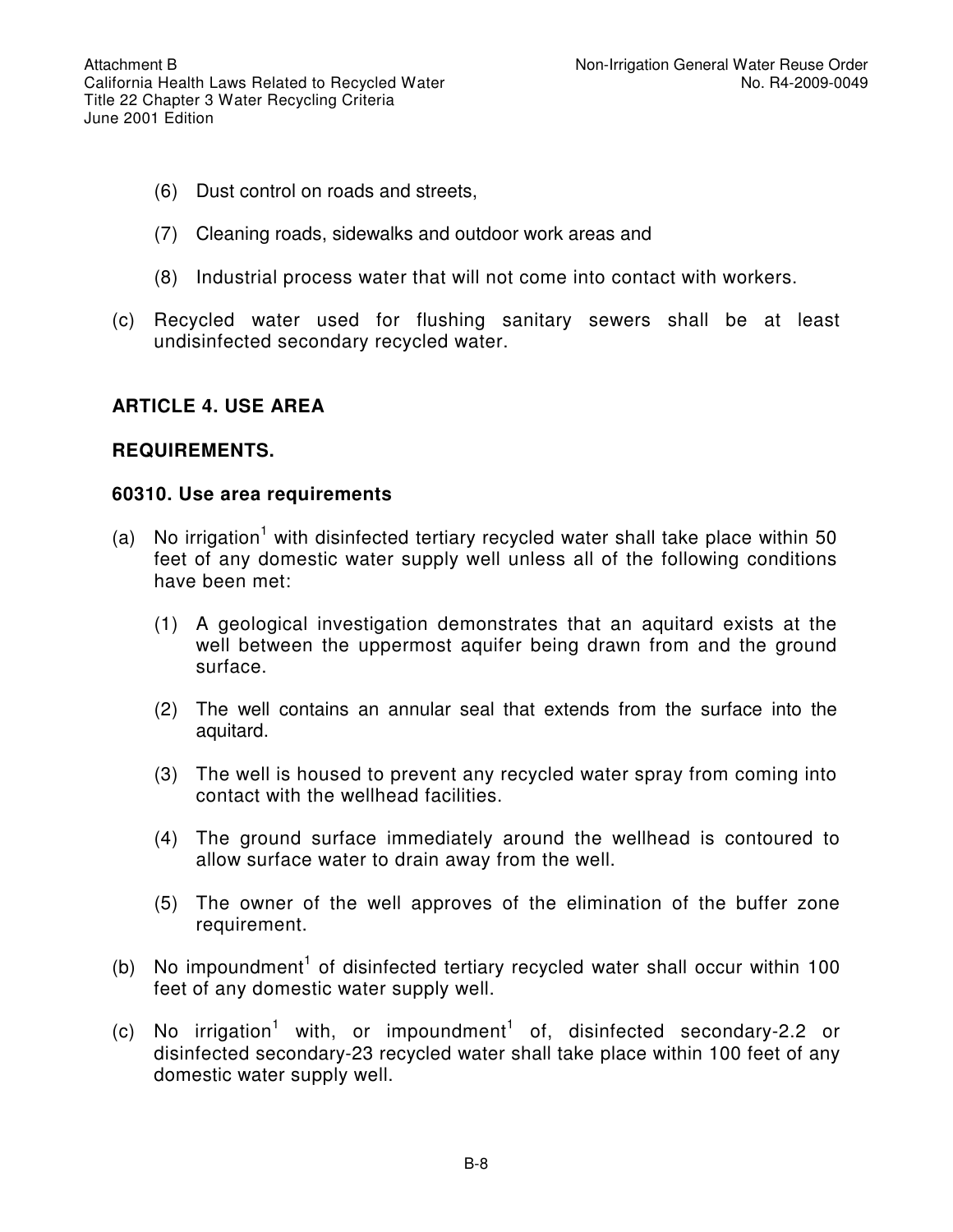- (d) No irrigation<sup>1</sup> with, or impoundment<sup>1</sup> of, undisinfected secondary recycled water shall take place within 150 feet of any domestic water supply well.
- (e) Any use of recycled water shall comply with the following:
	- (1) Any irrigation<sup>1</sup> runoff shall be confined to the recycled water use area, unless the runoff does not pose a public health threat and is authorized by the regulatory agency.
	- (2) Spray, mist, or runoff shall not enter dwellings, designated outdoor eating areas, or food handling facilities.
	- (3) Drinking water fountains shall be protected against contact with recycled water spray, mist, or runoff.
- $(f)$  recycled water, shall take place within 100 feet of a residence or a place where public exposure could be similar to that of a park, playground, or school yard. No spray irrigation<sup>1</sup> of any recycled water, other than disinfected tertiary
- (g) All use areas where recycled water is used that are accessible to the public shall be posted with signs that are visible to the public, in a size no less than 4 inches high by 8 inches wide, that include the following wording: "RECYCLED WATER - DO NOT DRINK". Each sign shall display an international symbol similar to that shown in figure 60310-A. The Department may accept alternative signage and wording, or an educational program, provided the applicant demonstrates to the Department that the alternative approach will assure an equivalent degree of public notification.
- (h) Except as allowed under section 7604 of title 17, California Code of Regulations, no physical connection shall be made or allowed to exist between any recycled water system and any separate system conveying potable water.
- $(i)$  access by the general public shall not include any hose bibbs. Only quick couplers that differ from those used on the potable water system shall be used on the portions of the recycled water piping system in areas subject to public access. The portions of the recycled water piping system that are in areas subject to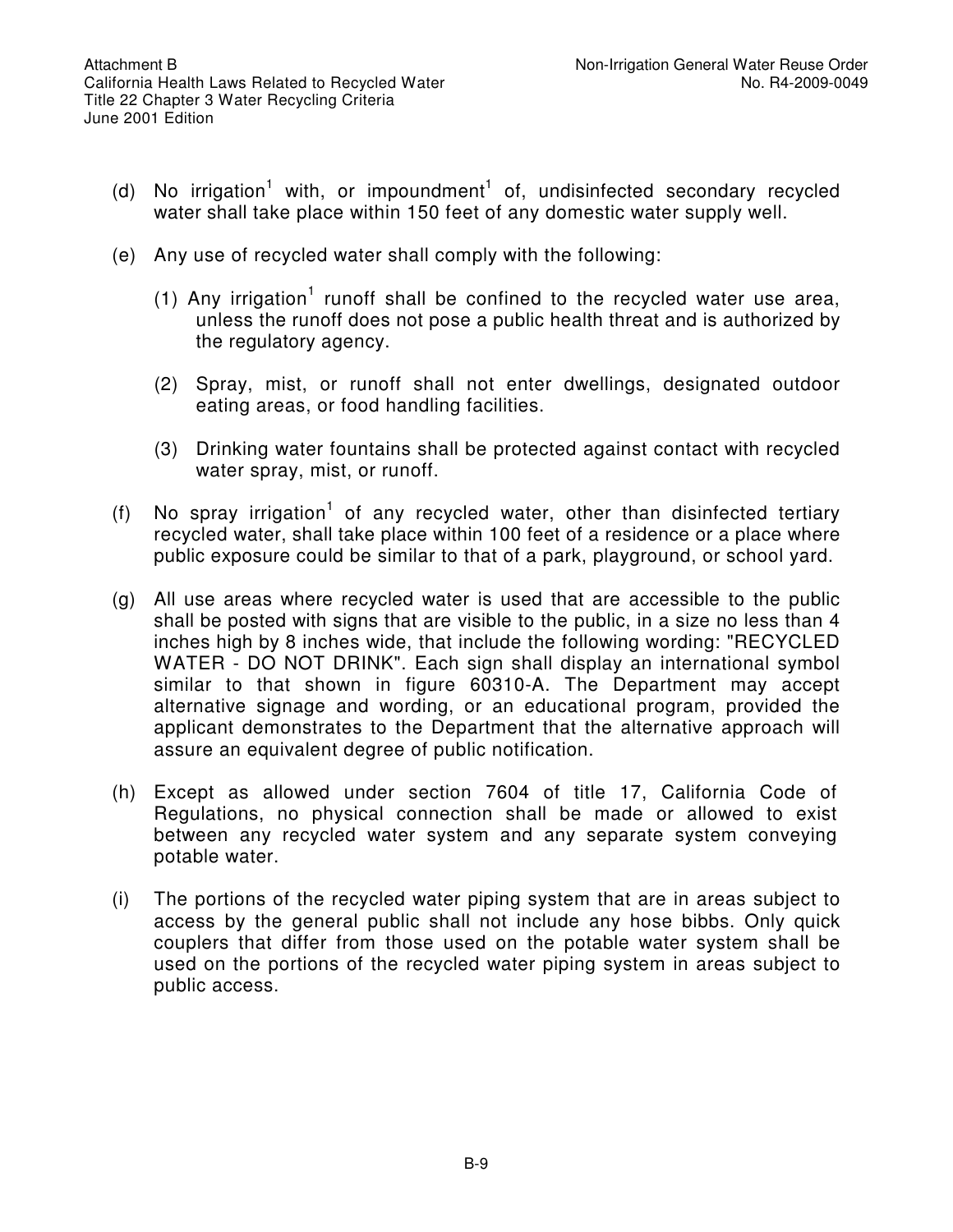Attachment B California Health Laws Related to Recycled Water No. R4-2009-0049 No. R4-2009-0049 Title 22 Chapter 3 Water Recycling Criteria June 2001 Edition



Water Recycling Criteria

FIGURE 60310-A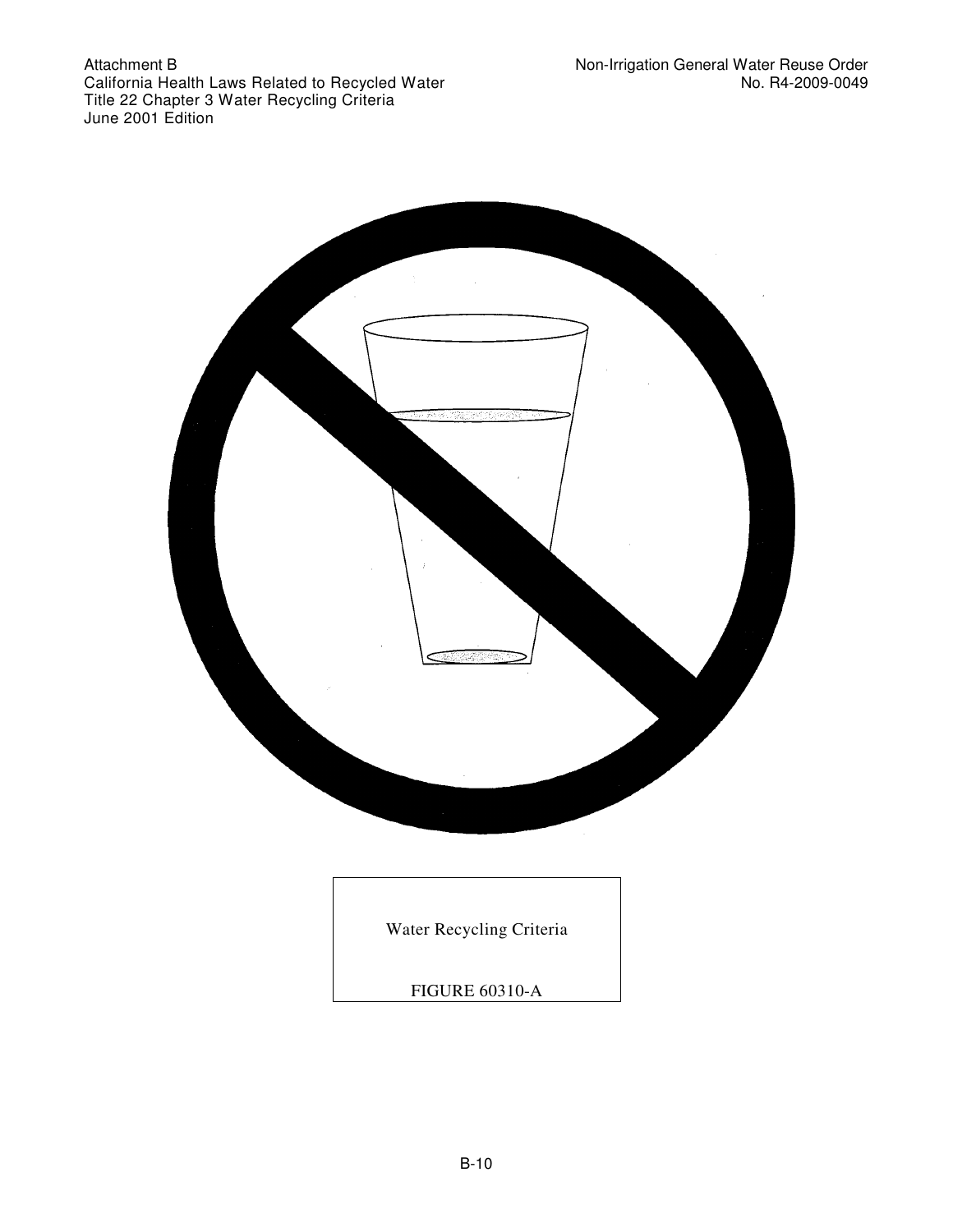# **ARTICLE 5. DUAL PLUMBED RECYCLED WATER SYSTEMS.**

### **60313. General requirements.**

- (a) No person other than a recycled water agency shall deliver recycled water to a dual plumbed facility.
- any individually-owned residential units including free-standing structures, multiplexes, or condominiums. (b) No recycled water agency shall deliver recycled water for any internal use to
- (c) No recycled water agency shall deliver recycled water for internal use except for fire suppression systems, to any facility that produces or processes food products or beverages. For purposes of this Subsection, cafeterias or snack bars in a facility whose primary function does not involve the production or processing of foods or beverages are not considered facilities that produce or process foods or beverages.
- (d) No recycled water agency shall deliver recycled water to a facility using a dual plumbed system unless the report required pursuant to section 13522.5 of the Water Code, and which meets the requirements set forth in section 60314, has been submitted to, and approved by, the regulatory agency.

### **60314. Report submittal**

- (a) For dual-plumbed recycled water systems, the report submitted pursuant to section 13522.5 of the Water Code shall contain the following information in addition to the information required by section 60323:
	- (1) A detailed description of the intended use area identifying the following:
		- (A) The number, location, and type of facilities within the use area proposing to use dual plumbed systems,
		- (B) The average number of persons estimated to be served by each facility on a daily basis,
		- (C) The specific boundaries of the proposed use area including a map showing the location of each facility to be served,
		- (D) The person or persons responsible for operation of the dual plumbed system at each facility, and
		- (E) The specific use to be made of the recycled water at each facility.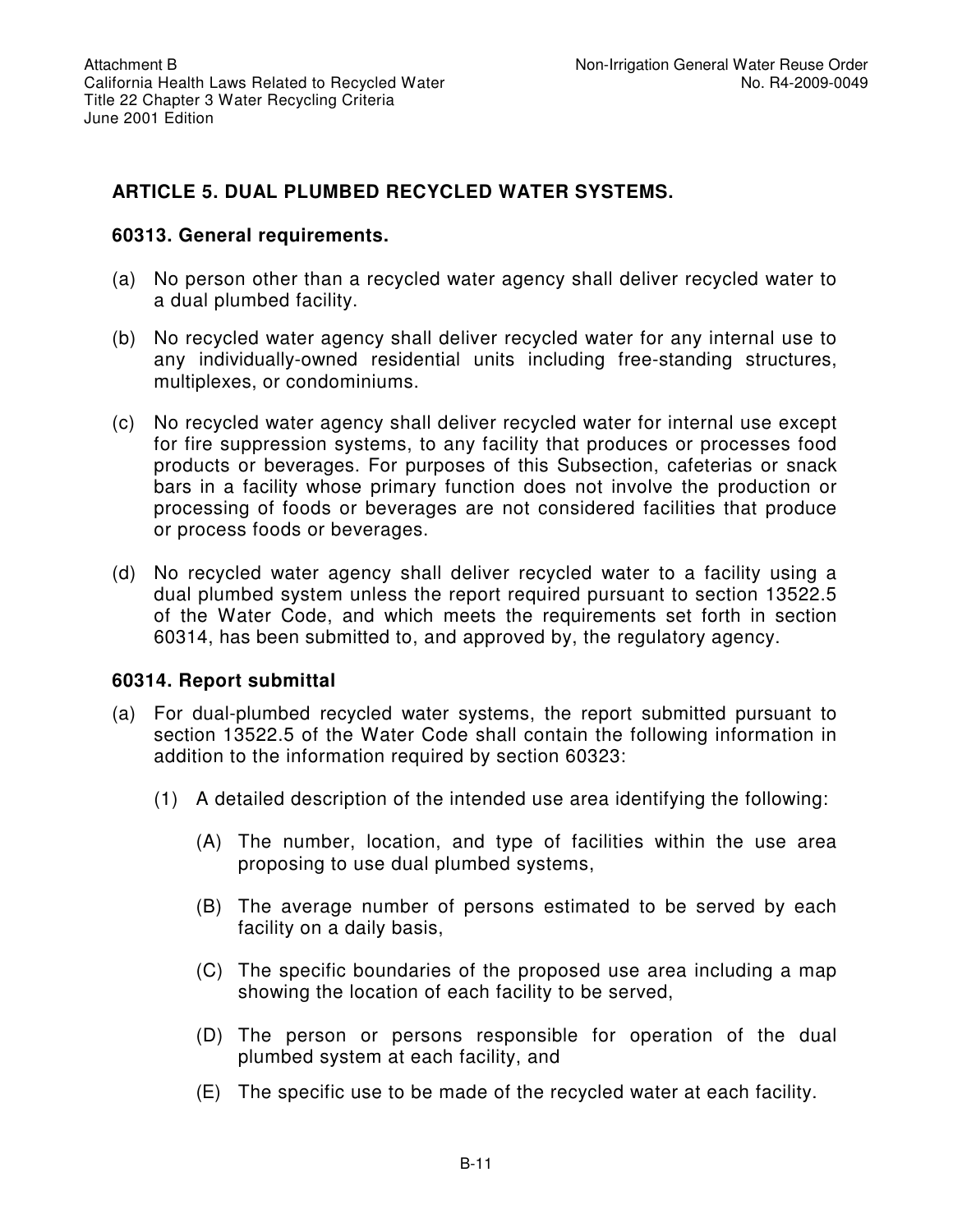- (2) Plans and specifications describing the following:
	- (A) Proposed piping system to be used,
	- (B) Pipe locations of both the recycled and potable systems,
	- (C) Type and location of the outlets and plumbing fixtures that will be accessible to the public, and
	- (D) The methods and devices to be used to prevent backflow of recycled water into the public water system.
- (3) The methods to be used by the recycled water agency to assure that the installation and operation of the dual plumbed system will not result in cross connections between the recycled water piping system and the potable water piping system. This shall include a description of pressure, dye or other test methods to be used to test the system every four years.
- (b) A master plan report that covers more than one facility or use site may be submitted provided the report includes the information required by this section. Plans and specifications for individual facilities covered by the report may be submitted at any time prior to the delivery of recycled water to the facility.

## **60315. Design requirements**

 The public water supply shall not be used as a backup or supplemental source of water for a dual-plumbed recycled water system unless the connection between the two systems is protected by an air gap separation which complies with the requirements of sections 7602 (a) and 7603 (a) of title 17, California Code of Regulations, and the approval of the public water system has been obtained.

## **60316. Operation requirements**

 $(a)$  annually thereafter, the Recycled Water Agency shall ensure that the dual plumbed system within each facility and use area is inspected for possible cross connections with the potable water system. The recycled water system shall also be tested for possible cross connections at least once every four years. The testing shall be conducted in accordance with the method described in the report submitted pursuant to section 60314. The inspections and the testing shall be performed by a cross connection control specialist certified by the California-Nevada section of the American Water Works Prior to the initial operation of the dual-plumbed recycled water system and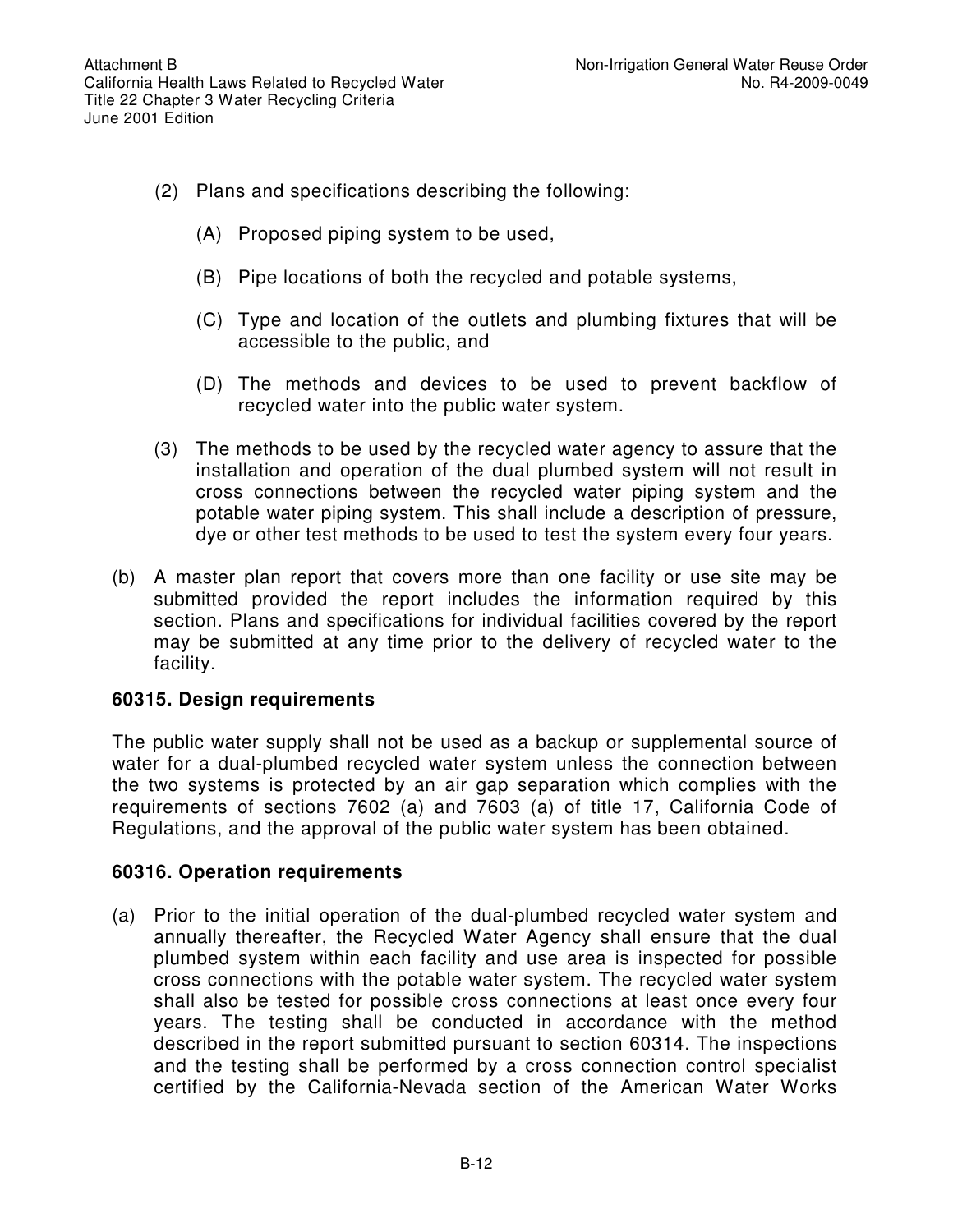Association or an organization with equivalent certification requirements. A written report documenting the result of the inspection or testing for the prior year shall be submitted to the department within 30 days following completion of the inspection or testing.

- (b) The recycled water agency shall notify the department of any incidence of backflow from the dual-plumbed recycled water system into the potable water system within 24 hours of the discovery of the incident.
- $(c)$  serving the dual-plumbed recycled water system shall be inspected and maintained in accordance with section 7605 of Title 17, California Code of Any backflow prevention device installed to protect the public water system Regulations.

# **ARTICLE 5.5. OTHER METHODS OF TREATMENT**

# **60320.5. Other methods of treatment**

 Methods of treatment other than those included in this chapter and their reliability features may be accepted if the applicant demonstrates to the satisfaction of the State Department of Health that the methods of treatment and reliability features will assure an equal degree of treatment and reliability.

# **ARTICLE 6. SAMPLING AND ANALYSIS 60321. Sampling and analysis**

- (a) Disinfected secondary-23, disinfected secondary-2.2, and disinfected tertiary recycled water shall be sampled at least once daily for total coliform bacteria. The samples shall be taken from the disinfected effluent and shall be analyzed by an approved laboratory.
- (b) Disinfected tertiary recycled water shall be continuously sampled for turbidity using a continuous turbidity meter and recorder following filtration. Compliance with the daily average operating filter effluent turbidity shall be determined by averaging the levels of recorded turbidity taken at four-hour intervals over a 24-hour period. Compliance with turbidity pursuant to section 60301.320 (a)(2)(B) and (b)(1) shall be determined using the levels of recorded turbidity taken at intervals of no more than 1.2-hours over a 24hour period. Should the continuous turbidity meter and recorder fail, grab sampling at a minimum frequency of 1.2-hours may be substituted for a period of up to 24-hours. The results of the daily average turbidity determinations shall be reported quarterly to the regulatory agency.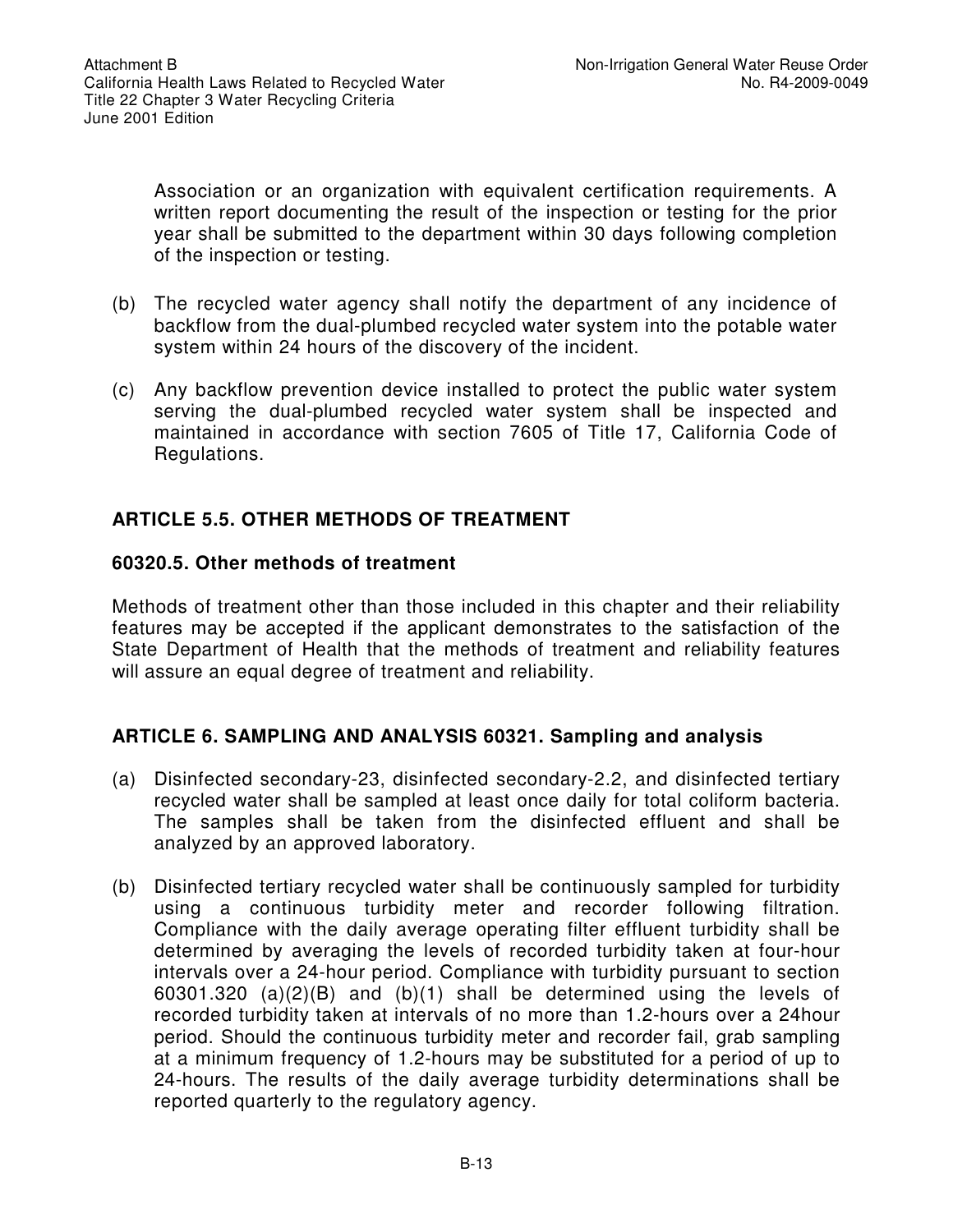(c) The producer or supplier of the recycled water shall conduct the sampling required in subsections (a) and (b).

# **ARTICLE 7**. **ENGINEERING REPORT AND OPERATIONAL REQUIREMENTS**

## **60323. Engineering report**

- (a) No person shall produce or supply reclaimed water for direct reuse from a proposed water reclamation plant unless he files an engineering report.
- (b) The report shall be prepared by a properly qualified engineer registered in California and experienced in the field of wastewater treatment, and shall contain a description of the design of the proposed reclamation system. The report shall clearly indicate the means for compliance with these regulations and any other features specified by the regulatory agency.
- (c) The report shall contain a contingency plan which will assure that no untreated or inadequately treated wastewater will be delivered to the use area.

#### **60325. Personnel**

- (a) Each reclamation plant shall be provided with a sufficient number of qualified personnel to operate the facility effectively so as to achieve the required level of treatment at all times.
- (b) Qualified personnel shall be those meeting requirements established pursuant to Chapter 9 (commencing with Section 13625) of the Water Code.

#### **60327. Maintenance**

 A preventive maintenance program shall be provided at each reclamation plant to ensure that all equipment is kept in a reliable operating condition.

## **60329. Operating records and reports**

 (a) Operating records shall be maintained at the reclamation plant or a central depository within the operating agency. These shall include: all analyses specified in the reclamation criteria; records of operational problems, plant and equipment breakdowns, and diversions to emergency storage or disposal; all corrective or preventive action taken.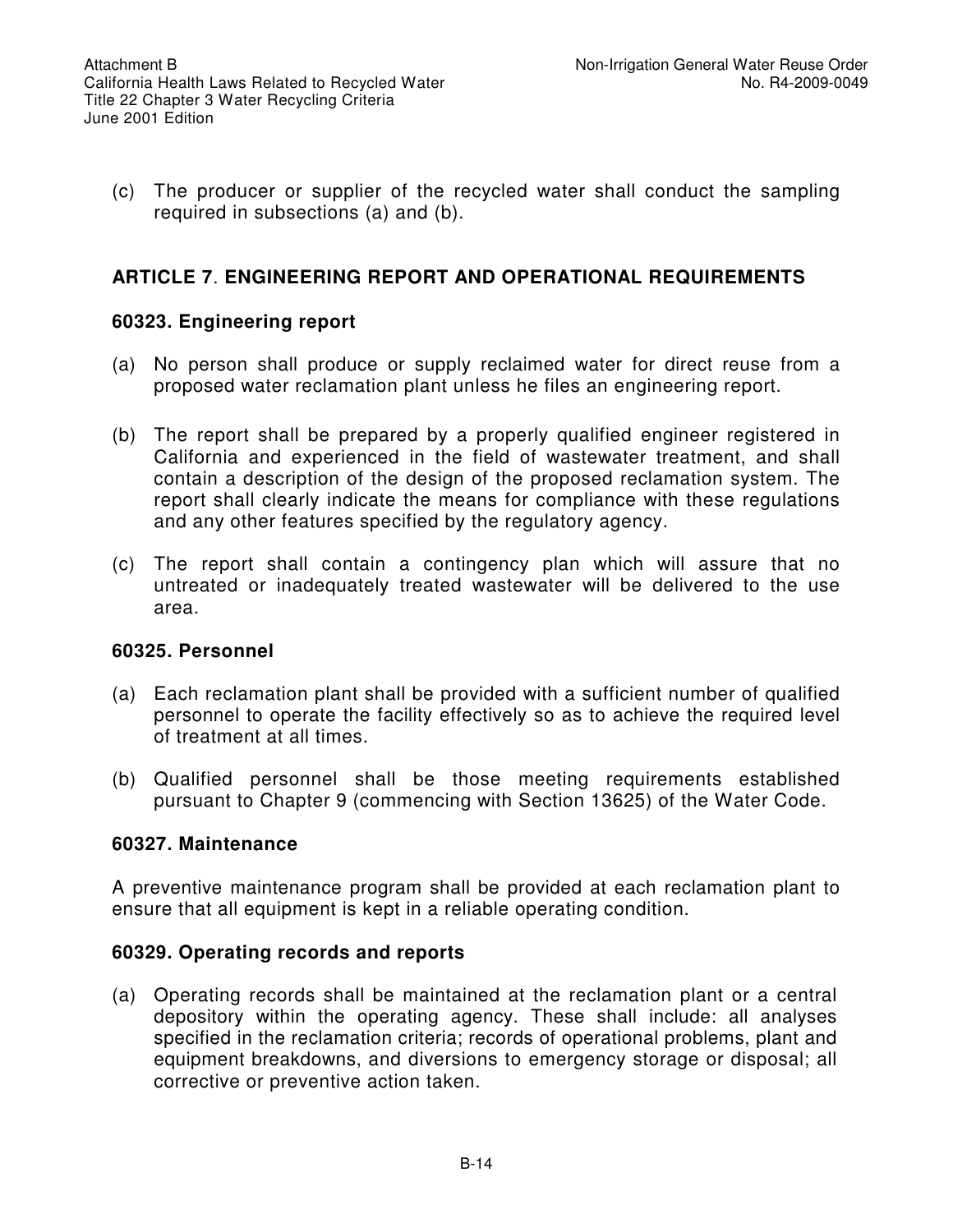- (b) Process or equipment failures triggering an alarm shall be recorded and maintained as a separate record file. The recorded information shall include the time and cause of failure and corrective action taken.
- (c) A monthly summary of operating records as specified under (a) of this section shall be filed monthly with the regulatory agency.
- (d) Any discharge of untreated or partially treated wastewater to the use area, and the cessation of same, shall be reported immediately by telephone to the regulatory agency, the State Department of Health, and the local health officer.

## **60331. Bypass**

 There shall be no bypassing of untreated or partially treated wastewater from the reclamation plant or any intermediate unit processes to the point of use.

# **ARTICLE 8. GENERAL REQUIREMENTS OF DESIGN**

### **60333. Flexibility of design**

 The design of process piping, equipment arrangement, and unit structures in the reclamation plant must allow for efficiency and convenience in operation and maintenance and provide flexibility of operation to permit the highest possible degree of treatment to be obtained under varying circumstances.

### **60335. Alarms**

- (a) Alarm devices required for various unit processes as specified in other sections of these regulations shall be installed to provide warning of:
	- (1) Loss of power from the normal power supply.
	- (2) Failure of a biological treatment process.
	- (3) Failure of a disinfection process.
	- (4) Failure of a coagulation process.
	- (5) Failure of a filtration process.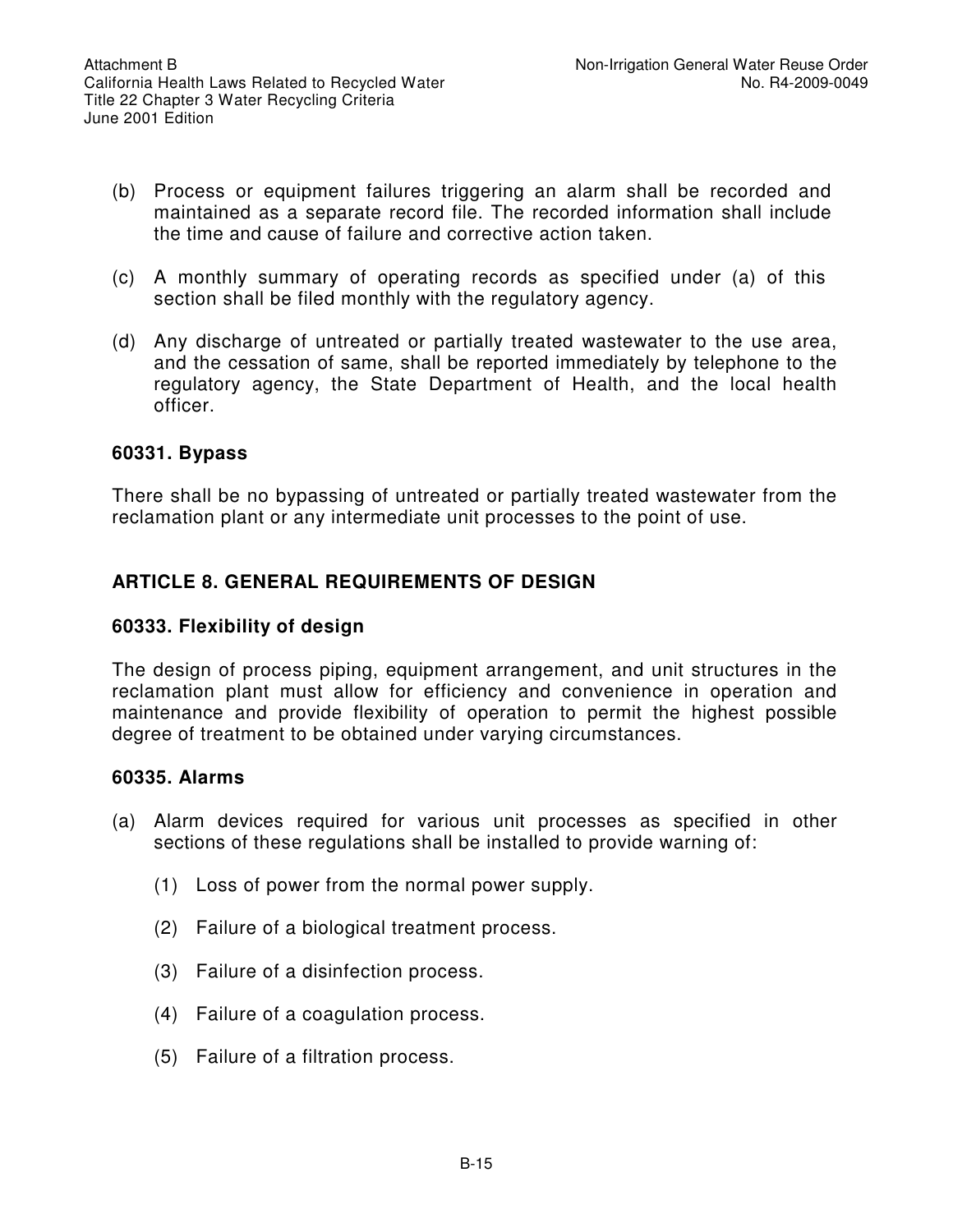- (6) Any other specific process failure for which warning is required by the regulatory agency.
- (b) All required alarm devices shall be independent of the normal power supply of the reclamation plant.
- (c) The person to be warned shall be the plant operator, superintendent, or any other responsible person designated by the management of the reclamation plant and capable of taking prompt corrective action.
- (d) Individual alarm devices may be connected to a master alarm to sound at a location where it can be conveniently observed by the attendant. In case the reclamation plant is not attended full time, the alarm(s) shall be connected to sound at a police station, fire station or other full time service unit with which arrangements have been made to alert the person in charge at times that the reclamation plant is unattended.

## **60337. Power supply**

The power supply shall be provided with one of the following reliability features:

- (a) Alarm and standby power source.
- (b) Alarm and automatically actuated short-term retention or disposal provisions as specified in Section 60341.
- (c) Automatically actuated long-term storage or disposal provisions as specified in Section 60341.

# **ARTICLE 9. RELIABILITY REQUIREMENTS FOR PRIMARY EFFLUENT**

### **60339. Primary treatment**

 Reclamation plants producing reclaimed water exclusively for uses for which primary effluent is permitted shall be provided with one of the following reliability features:

- (a) Multiple primary treatment units capable of producing primary effluent with one unit not in operation.
- (b) Long-term storage or disposal provisions as specified in Section 60341.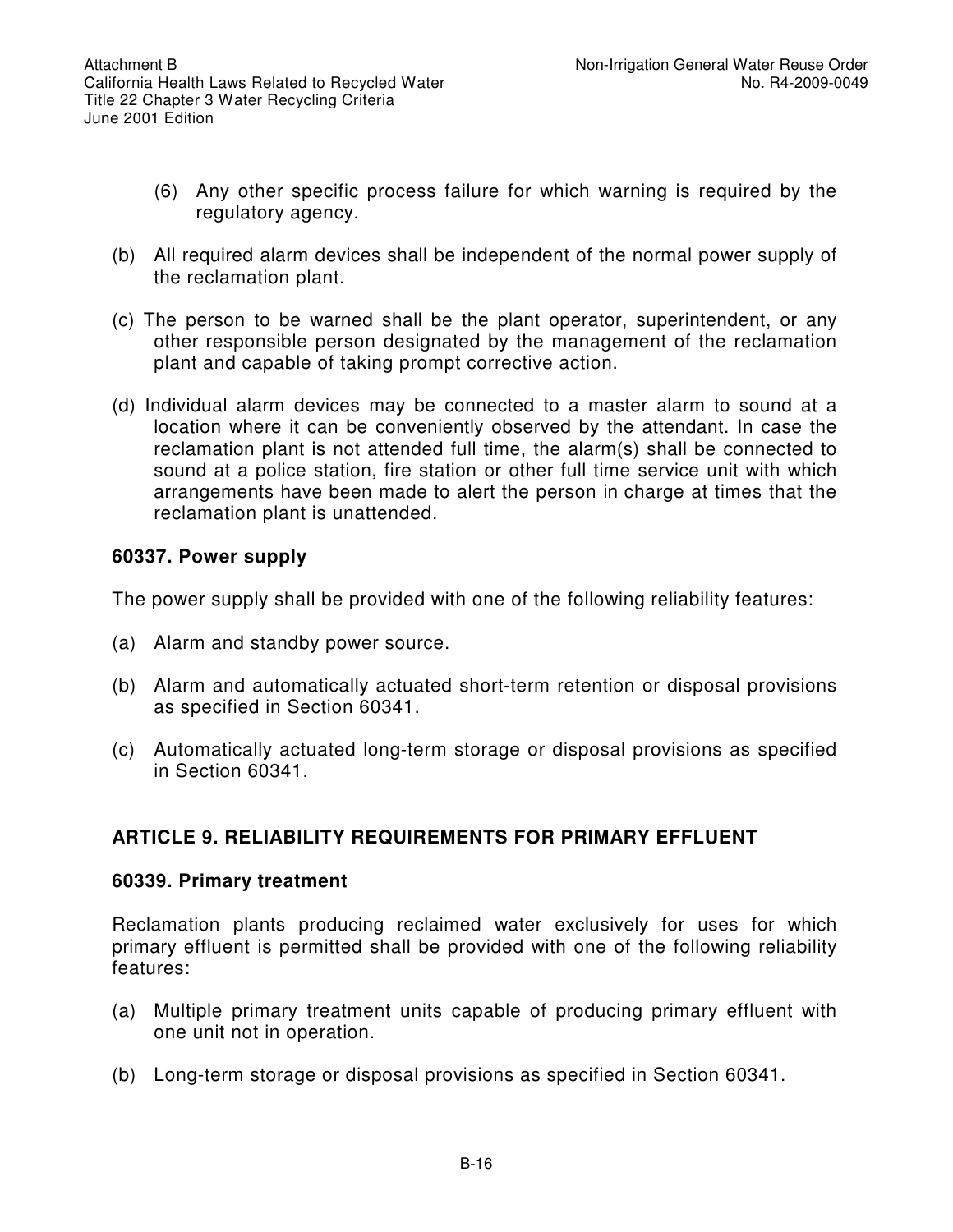Note: Use of primary effluent for recycled water is no longer allowed. [repeal of  *Section* 60309, *effective December 2000]* 

## **ARTICLE 10. RELIABILITY REQUIREMENTS FOR FULL TREATMENT**

## **60341. Emergency storage or disposal**

- (a) Where short-term retention or disposal provisions are used as a reliability feature, these shall consist of facilities reserved for the purpose of storing or disposing of untreated or partially treated wastewater for at least a 24-hour period. The facilities shall include all the necessary diversion devices, provisions for odor control, conduits, and pumping and pump back equipment. All of the equipment other than the pump back equipment shall be either independent of the normal power supply or provided with a standby power source.
- (b) Where long-term storage or disposal provisions are used as a reliability feature, these shall consist of ponds, reservoirs, percolation areas, downstream sewers leading to other treatment or disposal facilities or any other facilities reserved for the purpose of emergency storage or disposal of untreated or partially treated wastewater. These facilities shall be of sufficient capacity to provide disposal or storage of wastewater for at least 20 days, and shall include all the necessary diversion works, provisions for odor and nuisance control, conduits, and pumping and pump back equipment. All of the equipment other than the pump back equipment shall be either independent of the normal power supply or provided with a standby power source.
- (c) Diversion to a less demanding reuse is an acceptable alternative to emergency disposal of partially treated wastewater provided that the quality of the partially treated wastewater is suitable for the less demanding reuse.
- (d) Subject to prior approval by the regulatory agency, diversion to a discharge point which requires lesser quality of wastewater is an acceptable alternative to emergency disposal of partially treated wastewater.
- (e) Automatically actuated short-term retention or disposal provisions and automatically actuated long-term storage or disposal provisions shall include, in addition to provisions of (a), (b), (c), or (d) of this section, all the necessary sensors, instruments, valves and other devices to enable fully automatic diversion of untreated or partially treated wastewater to approved emergency storage or disposal in the event of failure of a treatment process and a manual reset to prevent automatic restart until the failure is corrected.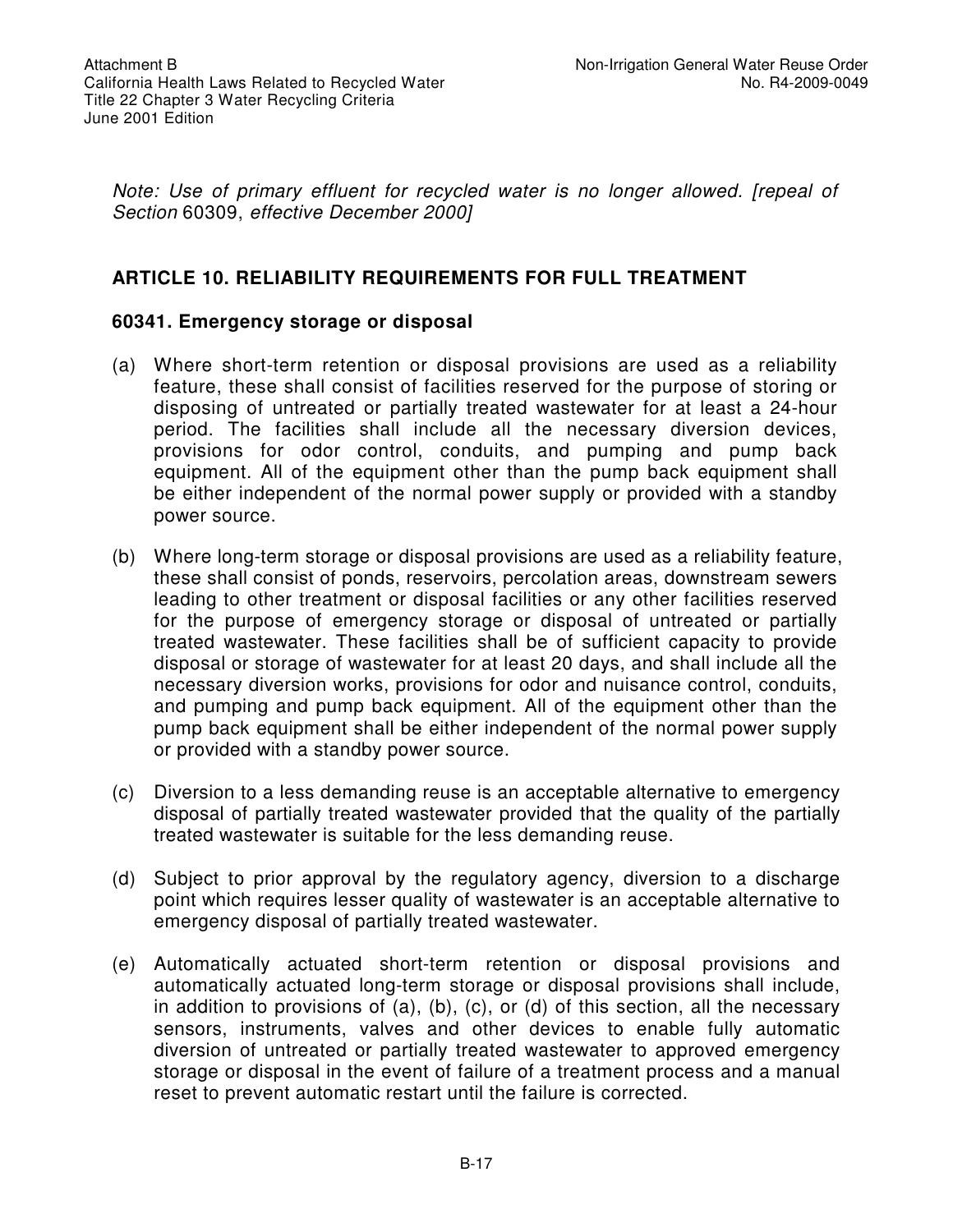## **60343. Primary treatment**

 All primary treatment unit processes shall be provided with one of the following reliability features:

- (a) Multiple primary treatment units capable of producing primary effluent with one unit not in operation.
- (b) Standby primary treatment unit process.
- (c) Long-term storage or disposal provisions.

## **60345. Biological treatment**

 All biological treatment unit processes shall be provided with one of the following reliability features:

- (a) Alarm and multiple biological treatment units capable of producing oxidized wastewater with one unit not in operation.
- (b) Alarm, short-term retention or disposal provisions, and standby replacement equipment.
- (c) Alarm and long-term storage or disposal provisions.
- (d) Automatically actuated long-term storage or disposal provisions.

#### **60347. Secondary sedimentation**

 All secondary sedimentation unit processes shall be provided with one of the following reliability features:

- (a) Multiple sedimentation units capable of treating the entire flow with one unit not in operation.
- (b) Standby sedimentation unit process.
- (c) Long-term storage or disposal provisions.

#### **60349. Coagulation**

 (a) All coagulation unit processes shall be provided with the following mandatory features for uninterrupted coagulant feed: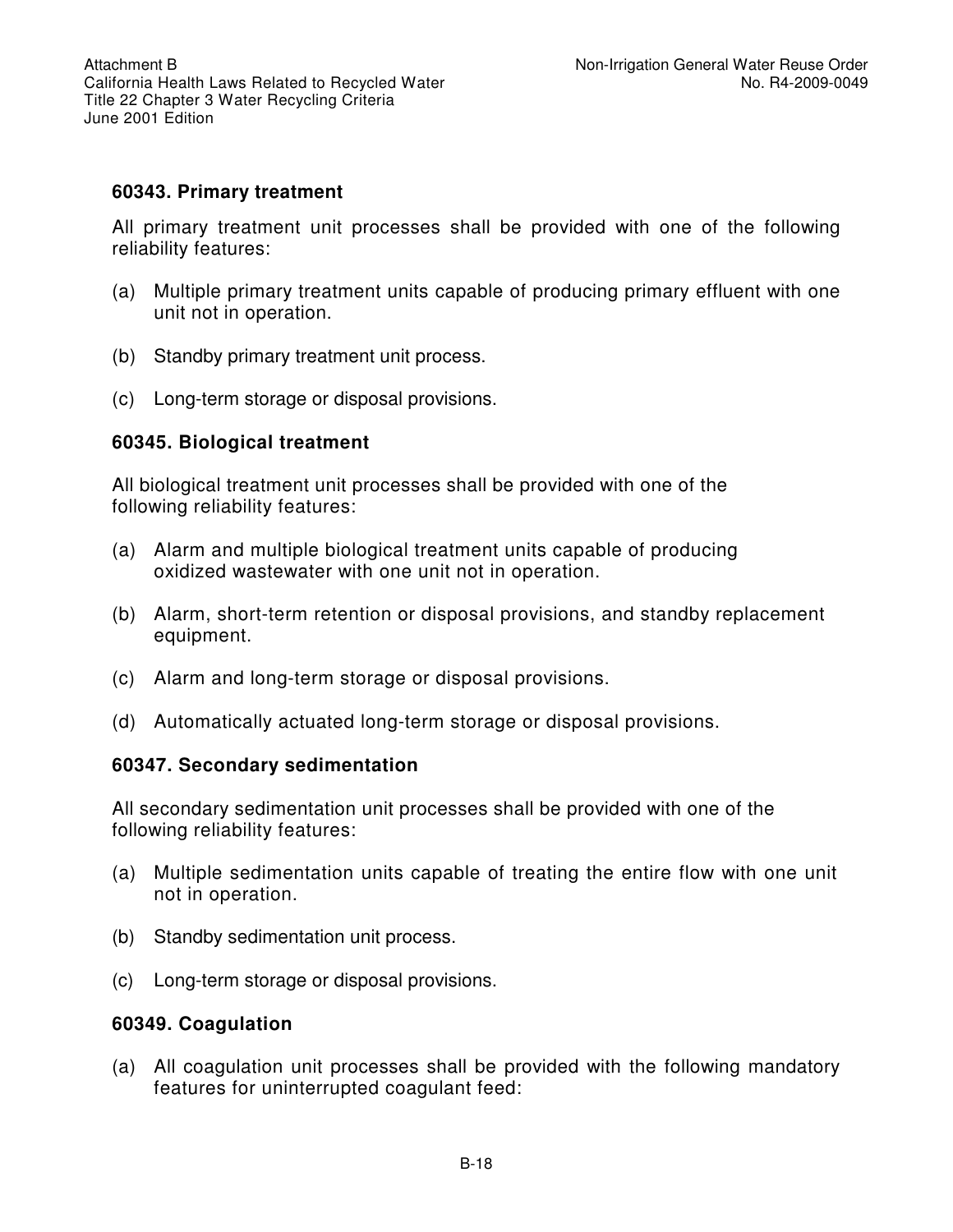- (1) Standby feeders,
- (2) Adequate chemical stowage and conveyance facilities,
- (3) Adequate reserve chemical supply, and
- (4) Automatic dosage control.
- (b) All coagulation unit processes shall be provided with one of the following reliability features:
	- (1) Alarm and multiple coagulation units capable of treating the entire flow with one unit not in operation;
	- (2) Alarm, short-term retention or disposal provisions, and standby replacement equipment;
	- (3) Alarm and long-term storage or disposal provisions;
	- (4) Automatically actuated long-term storage or disposal provisions, or
	- (5) Alarm and standby coagulation process.

# **60351. Filtration**

 All filtration unit processes shall be provided with one of the following reliability features:

- (a) Alarm and multiple filter units capable of treating the entire flow with one unit not in operation.
- (b) Alarm, short-term retention or disposal provisions and 'standby replacement equipment.
- (c) Alarm and long-term storage or disposal provisions.
- (d) ,Automatically actuated long-term storage or disposal provisions.
- (e) Alarm and standby filtration unit process.

## **Section 60353. Disinfection**

 (a) All disinfection unit processes where chlorine is used as the disinfectant shall be provided with the following features for uninterrupted chlorine feed: